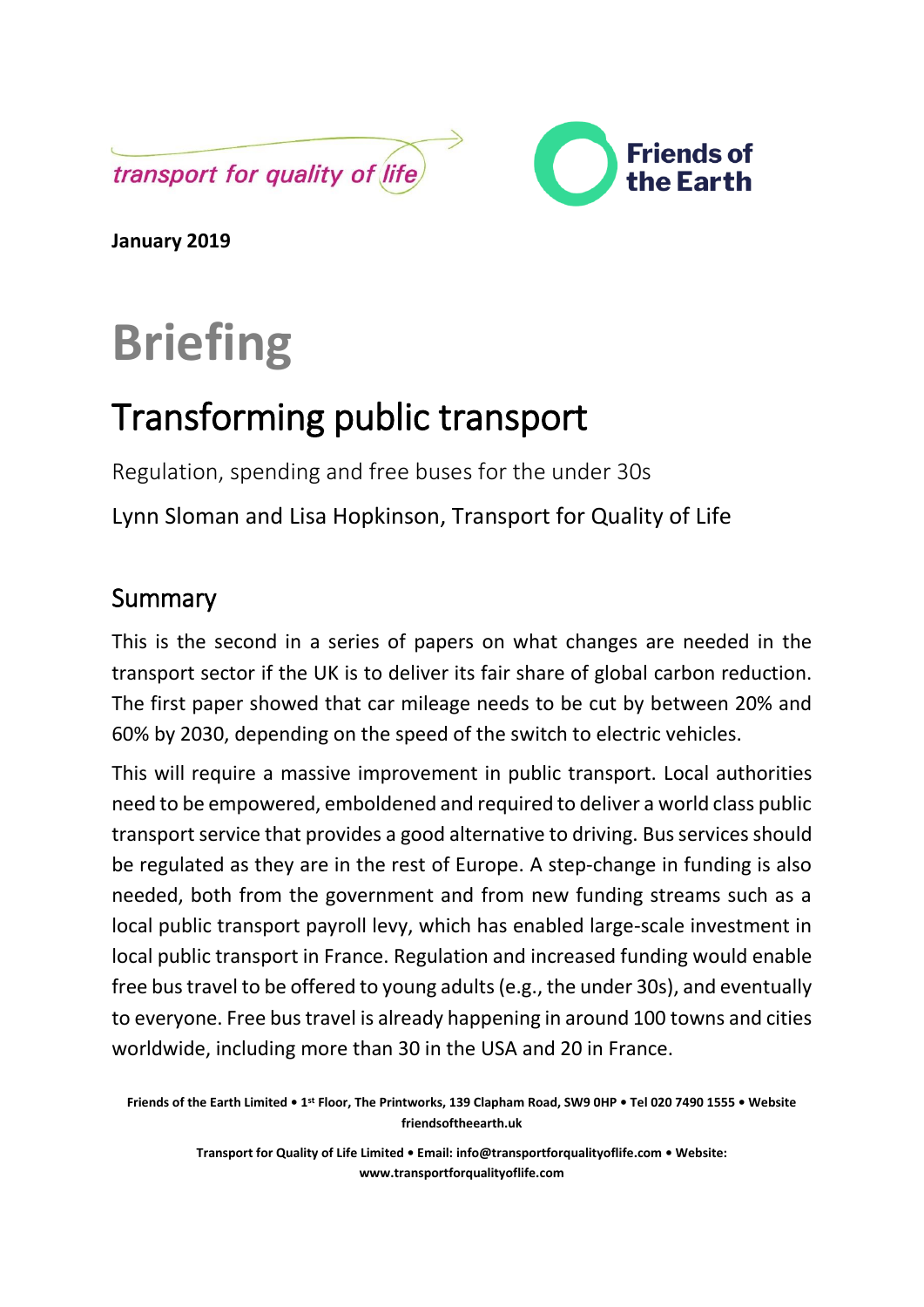# 1. Introduction

In order to limit global temperature rise to no more than 1.5°C above pre-industrial levels, in line with the aspiration of the Paris Agreement, we'll need to make large-scale changes to our transport system. The scale of the necessary reduction in carbon emissions is such that shifting from petrol and diesel to electric vehicles will not be enough on its own, and we'll also need to reduce the distance travelled by  $car<sup>1</sup>$ .

Even with the most optimistic scenario (involving a much more rapid shift to an all-electric fleet than envisaged by the UK government in its strategy paper 'Road to Zero'<sup>2</sup>), we've estimated that the government needs to plan for reducing car mileage by at least 20% between now and 2030. Under a scenario in which the shift to an all-electric fleet is in line with '*Road to Zero*', much larger reductions in car mileage, of the order of 60% between now and 2030, will be needed to stay within the transport sector's carbon budget<sup>3</sup>.

This paper looks at local public transport, focussing mainly on buses, but also trams, underground and metro rail services in cities, towns, and their surrounding suburbs and rural areas<sup>4</sup>. In a world with much less travel by car, we'll need very much better local public transport than we have now, equivalent to the very best that exists elsewhere in Europe. Section 2 describes what this 'world-class' local public transport system would look like. Section 3 explains what reforms to governance and management are needed to achieve it, and Section 4 looks at how it might be funded. Alongside other policy measures discussed in other papers<sup>5</sup>, the changes we describe would deliver substantial reductions in carbon emissions. However, because the scale of the challenge is so large, simply replicating what other countries are already doing may not be enough. Finally, therefore, section 5 discusses a radical policy option to deliver a larger shift from cars to public transport, and larger reductions in emissions.

## 2. What would a world-class public transport system look like?

Previous research has defined a world-class public transport system as one that provides an excellent experience for passengers; forms part of a town or region's strategic vision; and is managed and governed so as to ensure cost-effective use of public money<sup>6</sup>. From the perspective of passengers, the main features of a world-class public transport system would include a comprehensive network; frequent, reliable and affordable services; a single ticketing system, valid across all modes; new low-emission vehicles; and high quality waiting facilities<sup>7</sup>. This is very far from the type of public transport system we currently have in most of the UK, outside London.

To attract a significant proportion of people's travel, and hence save significant carbon emissions, a world-class public transport system must extend beyond urban areas to the much larger 'travel to work area' of suburbs, smaller towns and villages around each city or large town. For this, the public transport systems of German, Austrian and Swiss cities provide an excellent model. The public transport systems of Munich, Hamburg, Berlin, Vienna and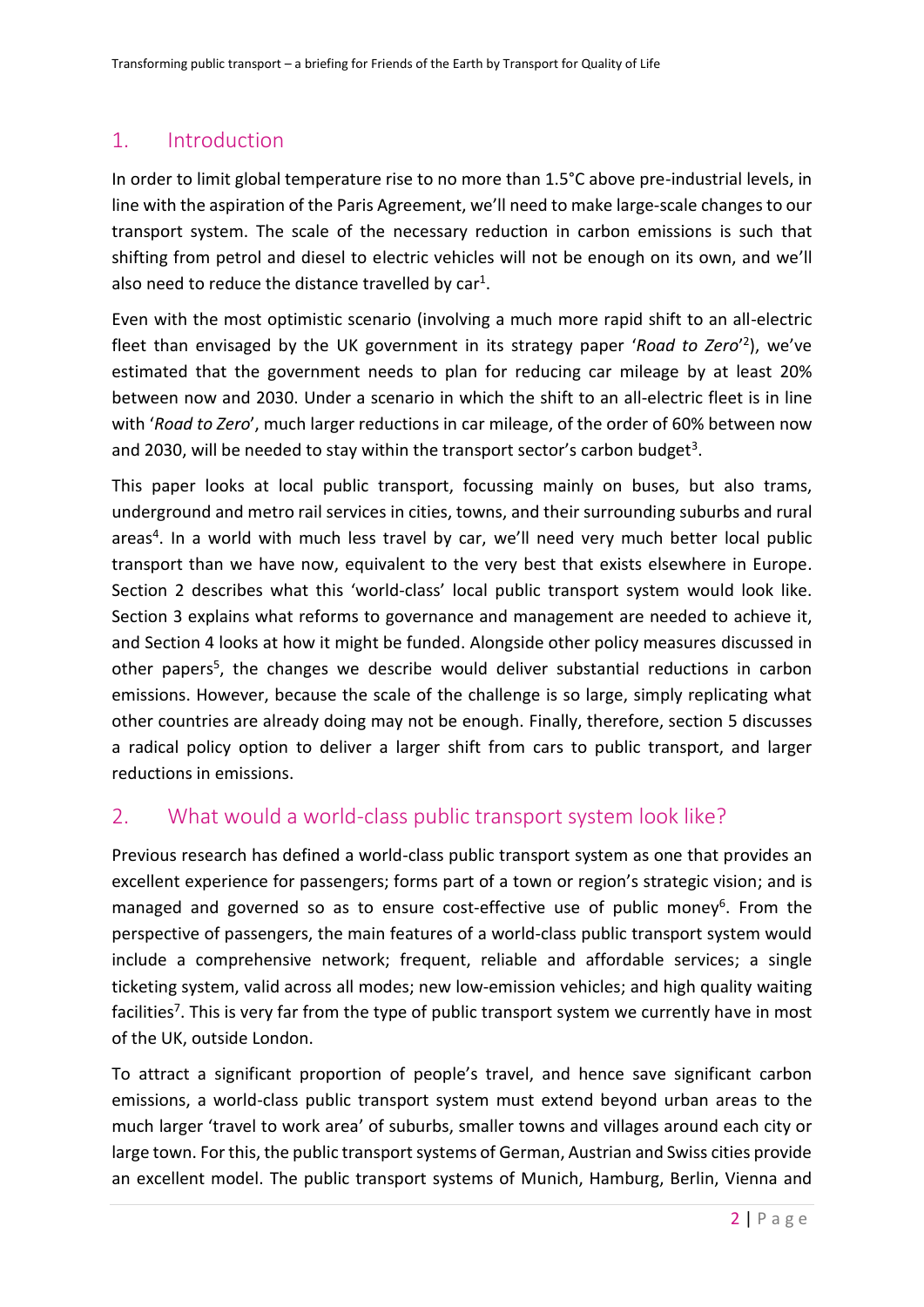Zurich each cover areas 10-30 times bigger than the built-up area of their respective main cities<sup>8</sup>.

For example, the geographical area covered by the Munich public transport system is comparable to the area of the West Midlands Combined Authority<sup>9</sup> *plus* the counties of Warwickshire and Worcestershire<sup>10</sup>. Across this whole area, public transport functions as a single system: buses, trams and underground and suburban trains are planned together to provide "one network, one timetable, one ticket"<sup>11</sup>. Most bus services are operated by a municipally-owned transport company<sup>12</sup> but some suburban and rural bus services are operated by small private bus companies. However, all public transport services, whoever the operator, are coordinated by a public transport governing body or Verkehrsverbund  $(VV)^{13}$ . The VV plans public transport service levels, routes and timetables; is responsible for the ticketing system; awards contracts to operators; and sets and monitors service quality standards<sup>14</sup>. City, district, and regional government all play a role in the VV.

The VV model for governance and delivery of integrated public transport was so successful that it spread across most of Germany and all of Austria in the 1990s<sup>15</sup>. It resulted in high and growing levels of public transport use<sup>16</sup>. As public transport use went up, car mode share went down – partly because of the improved public transport 'offer', and partly because good public transport was accompanied by complementary policies that discouraged car use<sup>17</sup>.

Levels of public transport use in the VVs are strikingly higher than in similar areas of England, as illustrated in Figure 1.



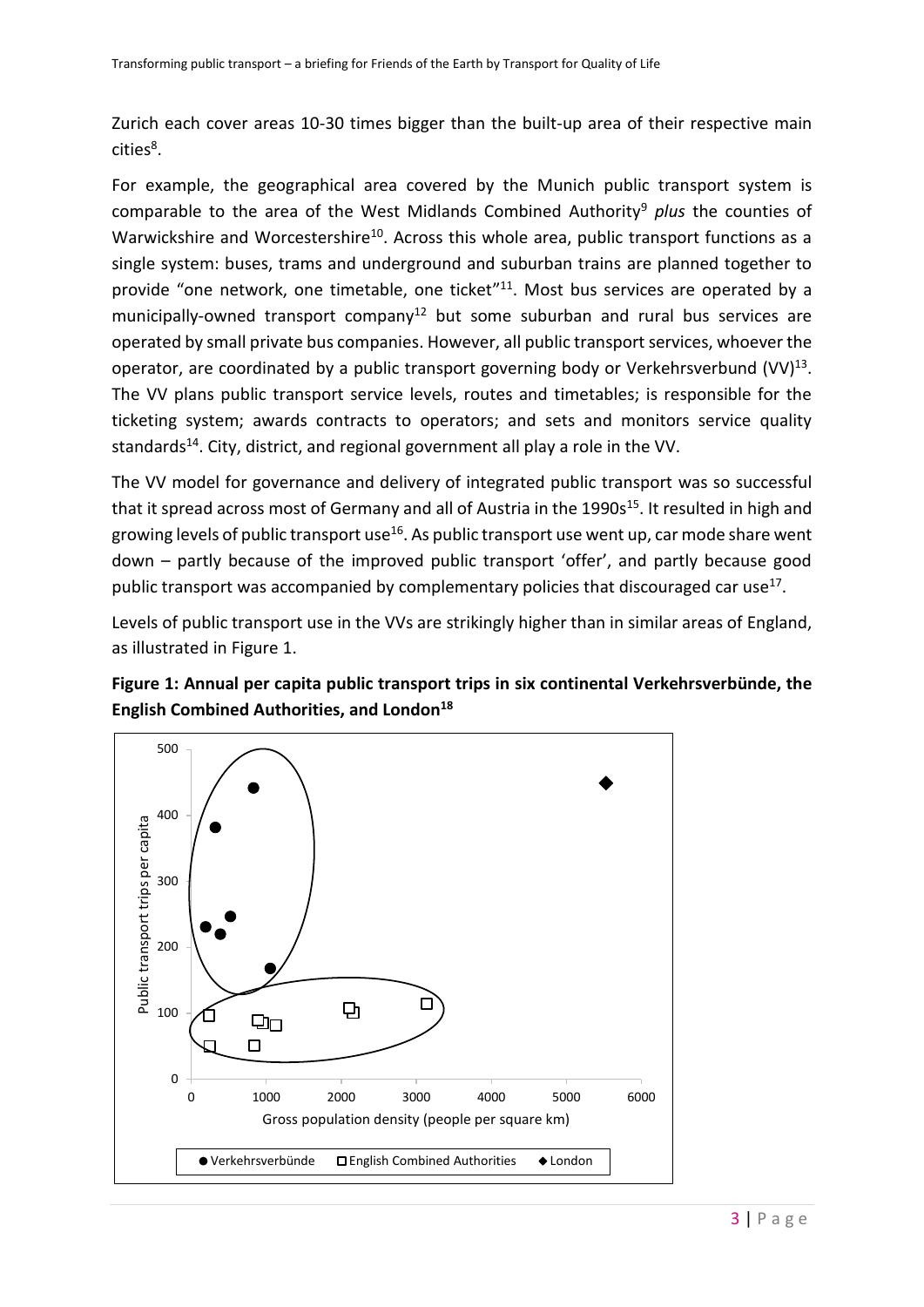In the English Combined Authority (CA) areas shown in Figure 1 (Greater Manchester, Liverpool City Region, Peterborough and Cambridgeshire, Tees Valley, West Midlands, West of England, Sheffield City Region, West Yorkshire, North East and North of Tyne<sup>19</sup>), we calculate that the average person makes about 50-115 trips by public transport per year (bus, tram and train)<sup>20</sup>. In six case studies of the largest VVs, per capita public transport trips are three to four times higher, at 168-442 trips per year<sup>21</sup>. This is despite the fact that gross population densities in the Combined Authority areas are similar to, or greater than, those in the VV areas<sup>22</sup>.

# 3. Lack of effective governance of local public transport

#### 3.1 The problems caused by bus deregulation

The UK is unique in Europe in having a deregulated system for its buses<sup>23</sup>, and this deficit of governance lies at the core of the poor performance of our local public transport networks. In a deregulated system, decisions about where and when to run services are made by individual operators, based primarily on criteria related to profitability rather than on environmental, social or public interest criteria. There's no 'guiding mind' to oversee the planning, management and delivery of public transport services across a whole town or city and its surrounding suburbs and villages. This makes it far less likely that a comprehensive network of services will be offered, and makes it extremely complex (and in practice, impossible) to coordinate timetables and services across all public transport modes.

It's illuminating to contrast this with continental VVs. For example, in the Zurich city-region<sup>24</sup>, the regional transport body (Zürich Verkehrsverbund, ZVV) is responsible for planning public transport timetables and networks. The result is the epitome of a comprehensive, coordinated network. ZVV defines three levels of service for buses: level 1 is hourly, and is for settlements above 300 people; level 2 is half-hourly, and is on corridors where flows from multiple settlements combine to give strong demand; and level 3 is every 15 minutes (or more frequent where there's demand), and is for large dense settlements. Services operate between 6am and midnight. Connections are given high importance, with buses arriving before trains and departing after, and services run to clock-face timetables (i.e., repeating hourly) on regular intervals that maximise the potential for connections<sup>25</sup>. Effective regional governance is able to deliver the comprehensive, coordinated network of services that the British deregulated system can't provide.

A further consequence of deregulation in the UK is that operators are able to withdraw or vary services with just 8 weeks' notice, which creates uncertainty for passengers and makes it difficult and resource-intensive for local authorities to keep even the most basic timetable information at bus stops up to date. In contrast, a world-class example is provided by the Dutch province of Friesland, where the bus concessionaire (Arriva) may only change the timetable once a year, on the same date as the timetable change for rail services<sup>26</sup>.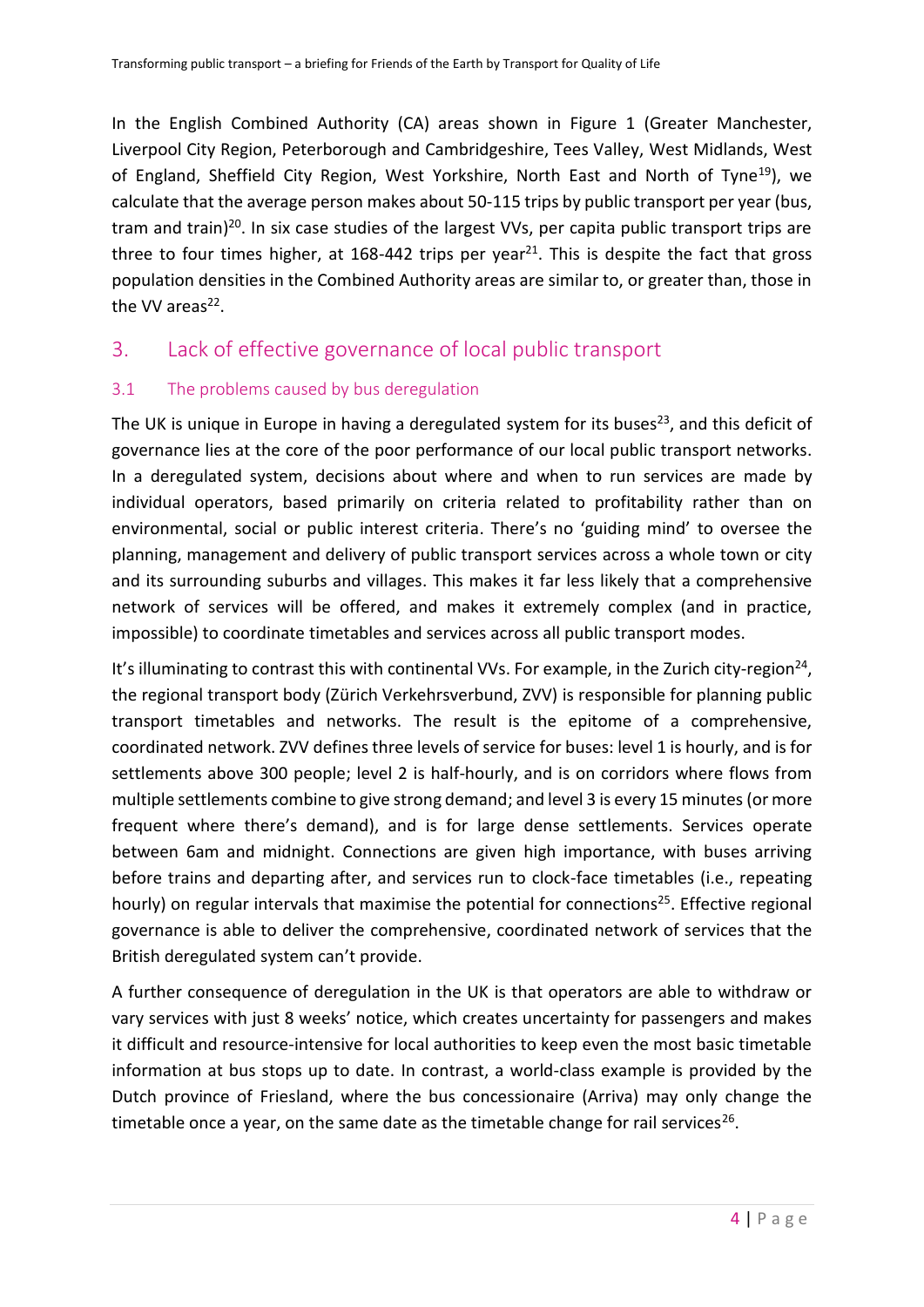Bus deregulation also makes a single, simple, multimodal ticketing system impossible to achieve. While local authorities and bus operators can work together to create 'multioperator' tickets that are valid on more than one bus company's services, it's a requirement of competition law that these mustn't replace single-operator tickets for which fares are set by individual operators. Instead, multi-operator and single operator tickets must exist alongside each other<sup>27</sup>. The rationale is that this creates competition between operators, which is regarded as being in the interests of passengers. However, the practical result is that it's impossible to establish a single ticketing system (like London's Oystercard or Contactless) anywhere in the UK outside London or Northern Ireland. This leads to a confusing mix of different fares for the same trip. Multi-operator tickets are typically about 25% more expensive than the tickets of individual operators<sup>28</sup>.

Finally, deregulation makes it much more difficult for local authorities to invest in new tram systems, which are environmentally desirable because they're both more effective at attracting people out of cars and can easily be powered by green electricity. Under the deregulated system, it's much harder to demonstrate a sound business case for a new tram route, because the local authority can do nothing to stop bus operators running competing services on the same corridor once the tram service is completed.

#### 3.2 Opportunity to move towards a better governance model in main cities

In 2017 the UK government changed the law so that some local authorities in England (Combined Authorities with directly elected mayors<sup>29</sup>) now have the power to re-regulate bus services, plan the bus network, and let contracts or franchises to commercial operators to run services, as in London.

If buses in these areas are re-regulated, features of the Swiss, German and Dutch local public transport systems described above will become possible:

- Local authorities will be able to work together, in the same way as VVs, providing a guiding mind to design the optimum timetable and a comprehensive network of services, and to ensure buses and trams connect with trains.
- The local public transport network could be stable from one year to the next, with the guiding mind able to plan for the long term.
- London-style Oystercard and Contactless payment could be introduced everywhere, with capping of the maximum daily or weekly payment by passengers.

With bus regulation, there will also be less leakage of profits out of the system, as dividends paid by commercial operators to their shareholders will be more modest<sup>30</sup>. Improved network design and simplified ticketing will provide increases in patronage and hence in revenue. A shift from a deregulated system to one in which bus services are regulated will deliver financial gains which can be reinvested in better services and lower fares $^{31}$ .

The guiding mind in a regulated local public transport system will also be able to shape and improve the network in other ways. It could drive an ambitious programme of investment in low- or zero-emission buses (hybrid, biogas, battery electric and fuel cell). It could invest in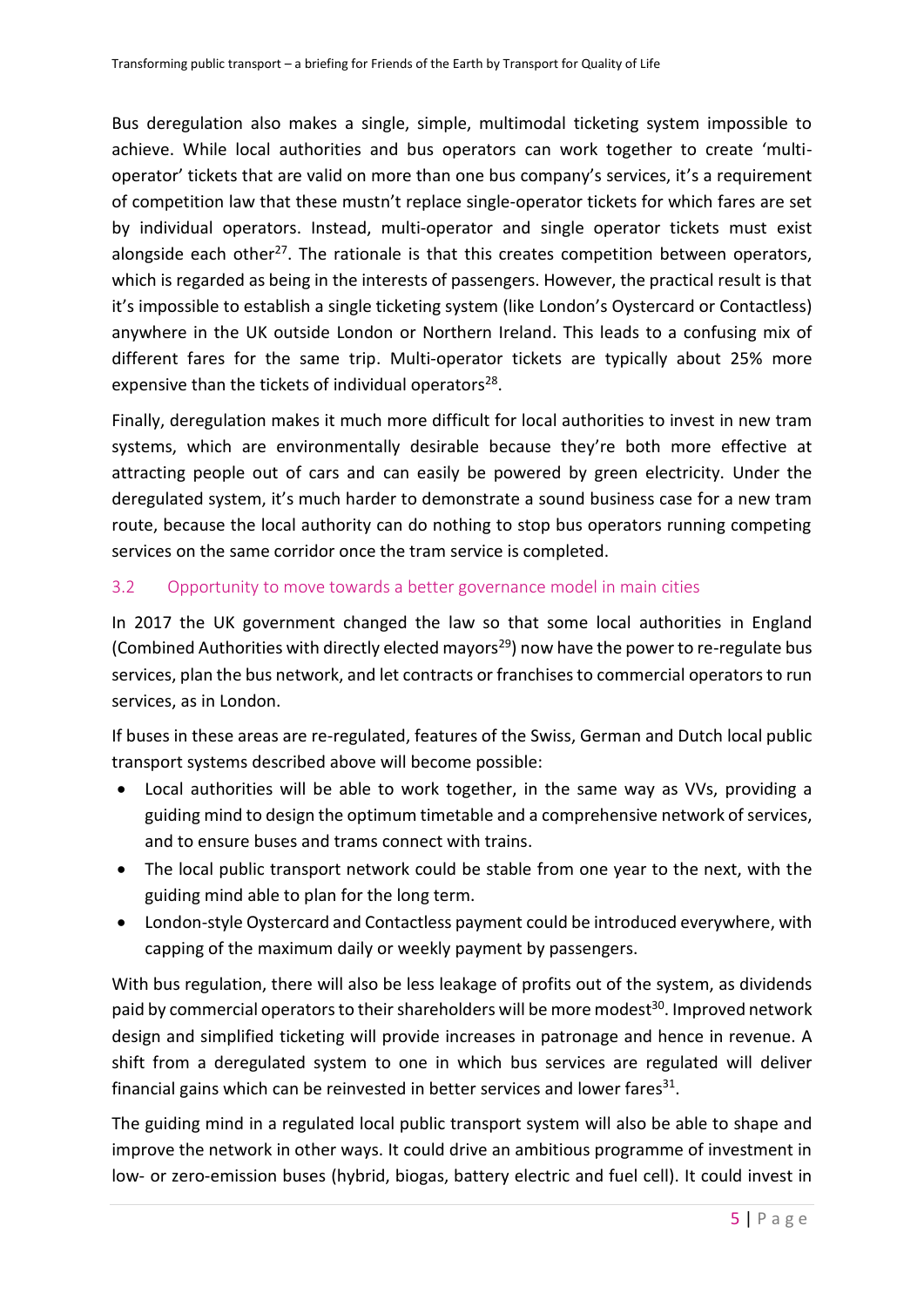trams or rail services on main public transport corridors (powered by green electricity) without risking their profitability being undermined by bus operators running competing services on the same corridors. It could decide to keep fares low, and to raise revenue for public transport from other sources. It would be motivated to invest in public transport infrastructure (trams, bus lanes, bus waiting facilities, real-time information etc.) because of the direct benefit these would offer in increased patronage and fare revenues. These changes wouldn't be inevitable: they would require funding (discussed in section 4) and ambition (discussed in section 3.4), but all would become much more possible than they are with the current deficit of governance. It's worth noting that all of these actions are currently taking place in London, where the governance arrangements are closer to those elsewhere in Europe, whereas they're rare elsewhere in the UK.

#### 3.3 Potential effect of better governance on carbon emissions and air quality

If bus franchising is introduced in Combined Authority areas, it'll become possible to provide coordinated, comprehensive bus and tram networks, with London-style simple integrated ticketing, for 15.2 million people<sup>32</sup>, or over a quarter of the English population.

Because population densities in Combined Authority areas are similar to or higher than those in the six VV areas shown in Figure 1, the new franchising powers should enable them over time to achieve per capita levels of public transport use that are at least as good as in the VV areas. If this happened, car use would go down. We calculate that annual car mileage in all ten Combined Authorities would decrease by 7.8 billion km at least<sup>33</sup>, a reduction in car traffic in these areas of just over 9%. Carbon emissions savings would be less than this, because it would be necessary to increase public transport services, and hence bus and tram vehicle distance. However, a shift from conventional diesel buses to zero emission buses, coupled with investment in trams to replace buses on major corridors, would more than offset the increased carbon emissions from expansion of the public transport network. A modal shift from cars to clean public transport would also improve air quality.

The potential car mileage savings suggest that the Bus Services Act offers a significant opportunity to reduce carbon emissions. Combined Authorities currently considering whether to use the new powers offered to them by the Act should therefore be encouraged to do so, as part of their climate change strategy.

#### 3.4 Duties and responsibilities of local government outside the main cities

However, this still leaves most parts of the country without fit-for-purpose governance structures for public transport. Under the Bus Services Act, other local authorities (those that are not part of Combined Authorities with elected mayors) can seek special permission from the Secretary of State for Transport to re-regulate buses. Cornwall has done this as part of its 'Devolution Deal' with government. We believe that all local authorities should seek these powers, as a key element of their local strategy to combat climate change.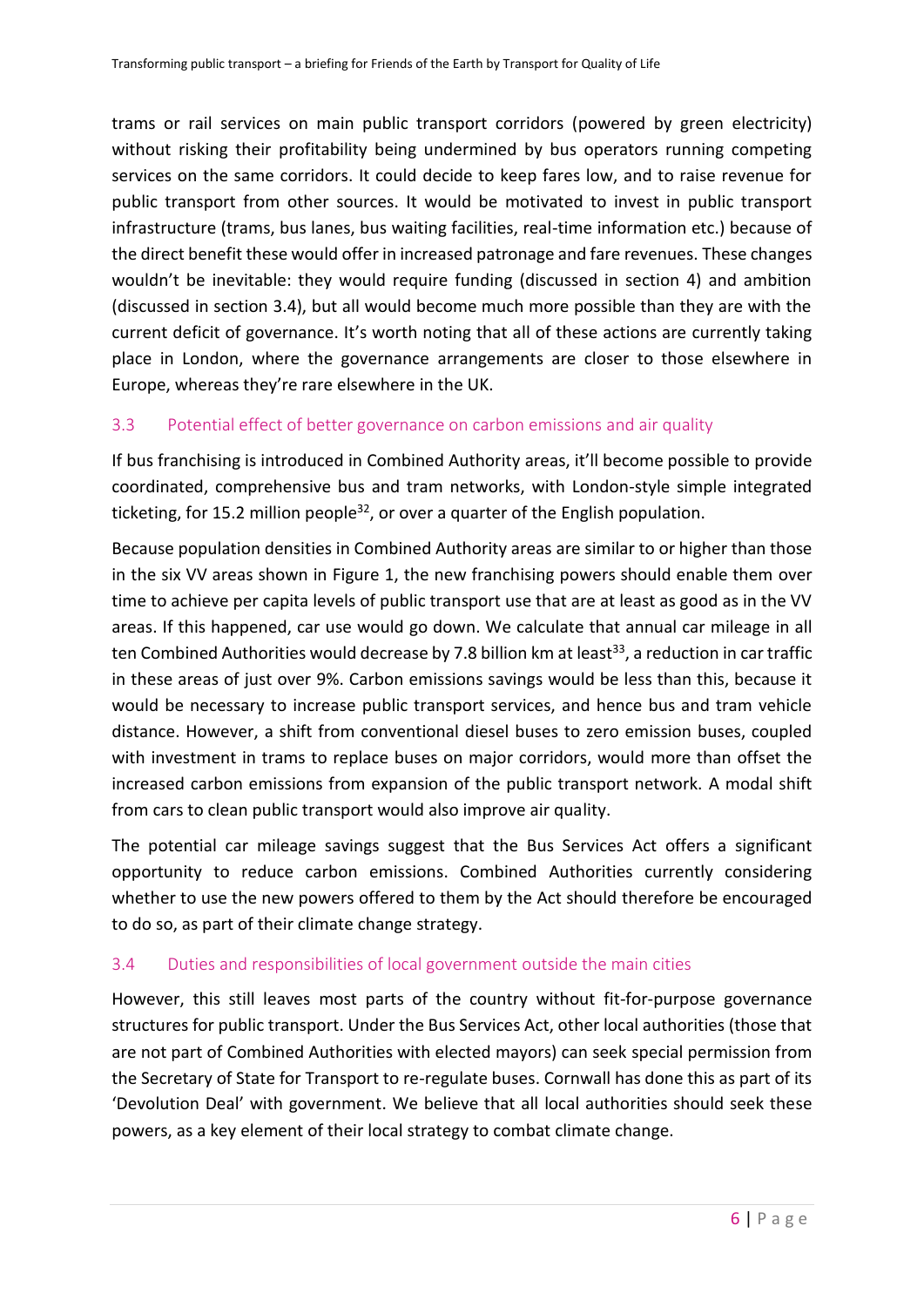Unfortunately, many local authorities lack the knowledge, confidence and capacity to take control of re-regulated local public transport. Remedial action is required to enable them to plan and deliver world-class public transport services, as Transport for London does. Given the need for large reductions in car mileage by 2030 to meet climate targets, we can't wait for local authorities to gradually learn from each other. We therefore suggest that the UK government should establish a new body called 'Local Public Transport for England' (with an equivalent established by devolved governments elsewhere in the UK ) to provide training, advice and funding to local authorities for the work needed to re-regulate and establish effective governance of local public transport.

Alongside this support, a statutory duty should be placed on all local transport authorities to improve public transport and increase local public transport use. Local Public Transport for England should measure how well local authorities are meeting this new duty.

Larger local authorities (or Combined Authorities) might manage and develop their public transport network and infrastructure on their own<sup>34</sup>, but smaller local authorities should combine with neighbouring authorities, in exactly the same way as in Germany and Austria, to set up a public transport governing body. These bodies should have the power to plan and deliver comprehensive area-wide public transport networks; to invest in new infrastructure such as tram networks; to create unified fares structures across all modes of local public transport; to coordinate timetables and services; and to provide integrated travel information across all public transport modes.

Local authorities should also be able to set up their own municipal public transport companies. The few remaining municipal bus companies in the UK (e.g., in Reading, Nottingham and Edinburgh) are some of the best bus operators in the country, regularly winning prizes for innovation and good service in the UK Bus Awards. In Germany, nearly 90% of local public transport trips are made on publicly-owned buses, trams and local trains<sup>35</sup>. In France, legislation now makes it easier for local authorities to set up municipal bus companies, and many (both left and right-wing administrations) are doing this, as it enables them to provide a better service at lower cost<sup>36</sup>. Municipal public transport companies are able to plough all profits back into the public transport network, giving larger potential financial gains than re-regulation alone. It's been estimated that a shift from a deregulated system to municipal bus operation could deliver financial gains of about £500 million per year<sup>37</sup> across the UK (excluding London and Northern Ireland). But beyond this, municipal companies can and should be driven by an ethos of local public service – that is, of providing the best possible public transport for the community that the municipal company serves. It's not hard to see that this ethos will result in different decisions at both strategic and operational levels, compared to a perspective shaped by a geographically-remote head office focussed on commercial factors.

It's difficult to estimate what the car mileage and carbon savings might be if these measures were implemented, and effects would vary from place to place depending on the degree of rurality and the effectiveness of the improvements that were made. However, to a first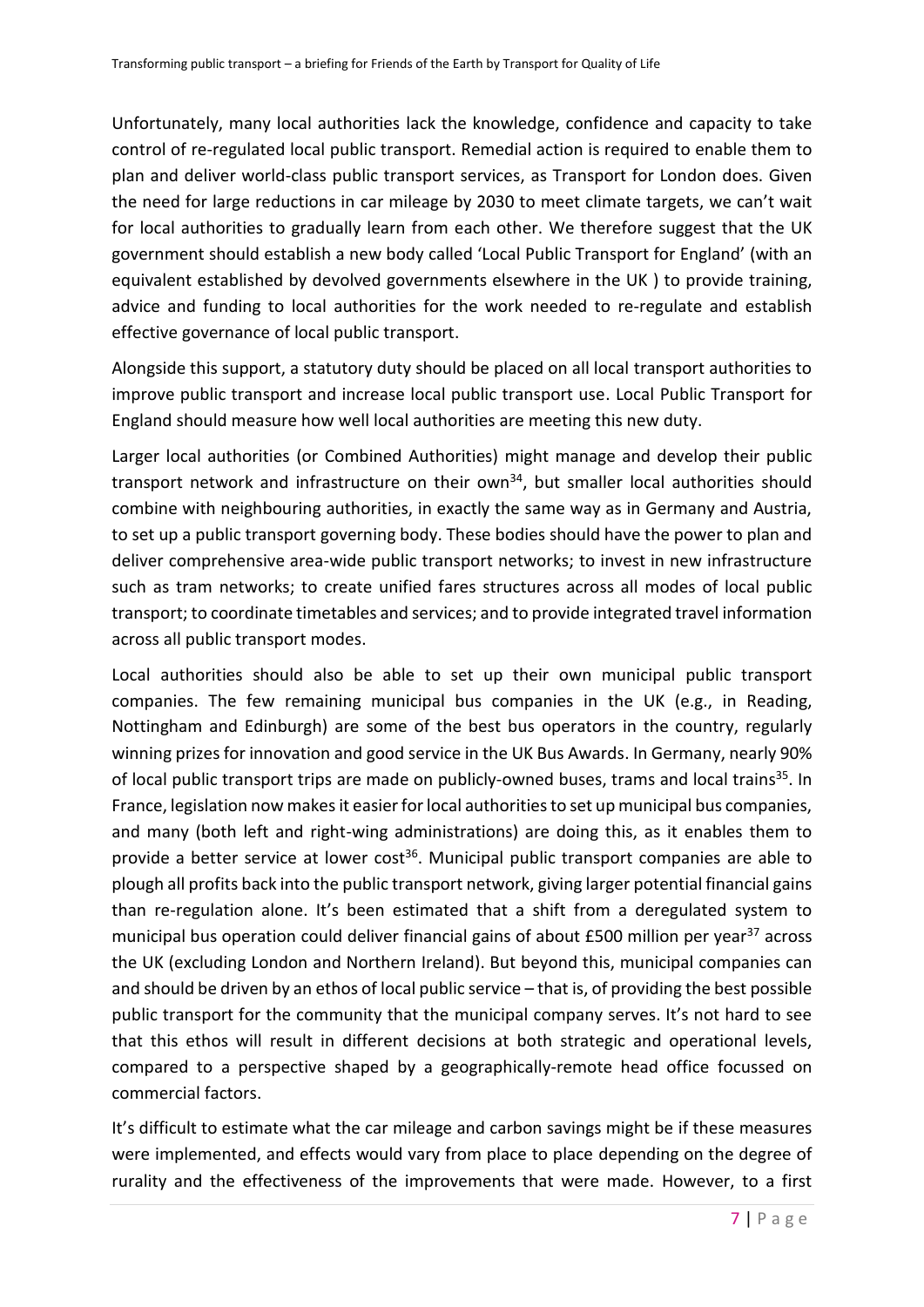approximation it's plausible that total car mileage reductions in the rest of England (excluding the Combined Authorities and London) could be comparable to those estimated for the Combined Authorities - around 7 billion km<sup>38</sup>.

# 4. Funding for local transport

Alongside governance changes, and other reforms such as changes to the appraisal system for transport projects<sup>39</sup>, a substantial increase in funding for local public transport services is also necessary. To build a world-class public transport network requires capital investment (for example, to build tram systems and bus priority schemes, and to invest in new low-carbon buses) and revenue investment (to increase the frequency of services as a way of stimulating patronage growth).

We need to move away from the narrow idea that funding for public transport can only come from fares and government grants<sup>40</sup>, and explore ways that local authorities could also raise funding locally<sup>41</sup>. Local revenue-raising powers wouldn't remove the need for government funding, particularly for economically disadvantaged areas where the ability to raise local revenue might be less, and there's still a strong case for increased national funding to achieve large-scale capital investment in local public transport networks (such as trams) within the short timescales necessary to reduce carbon emissions. However, local taxes earmarked for local transport investment could command local support, increasing the total amount of investment available, and would provide an ongoing revenue stream for public transport operating costs.

Looking internationally, there are at least 16 different ways in which local authorities raise funding for public transport, including payroll taxes, local sales taxes, property taxes, visitor taxes and others<sup>42</sup>. The French public transport payroll levy (Versement Transport, VT) is one excellent example. VT is controlled by local authorities, and levied on businesses with 11 or more employees. Businesses support it because it pays directly for public transport improvements, and they recognise that good public transport benefits their employees and increases the economic health of their town. It has the advantage of being a relatively stable income stream. More than 80% of France's 300+ urban transport authorities levy VT, and more than half of their infrastructure investment and operational subsidy is funded by it.

VT has been a prime source of funding for the large number of tram systems that have been built in French cities in recent years (one study lists 20 French cities that built tram schemes between 2000 and 2015<sup>43 44</sup>). These tram systems are widely seen as catalysts for a 'reimagining' of the city, and often go hand in hand with increased space for walking and cycling, public realm enhancements, and closure of roads to car traffic.

VT is also being used to fund major improvements to bus networks. In 2012 the small town of Dax (population 56,000) set up a municipal company to run its buses, and at the same time raised its VT from 0.6% to 1%, providing an extra €2m/year. This enabled a complete redesign of the bus network, with new routes, higher frequencies and lower fares; construction of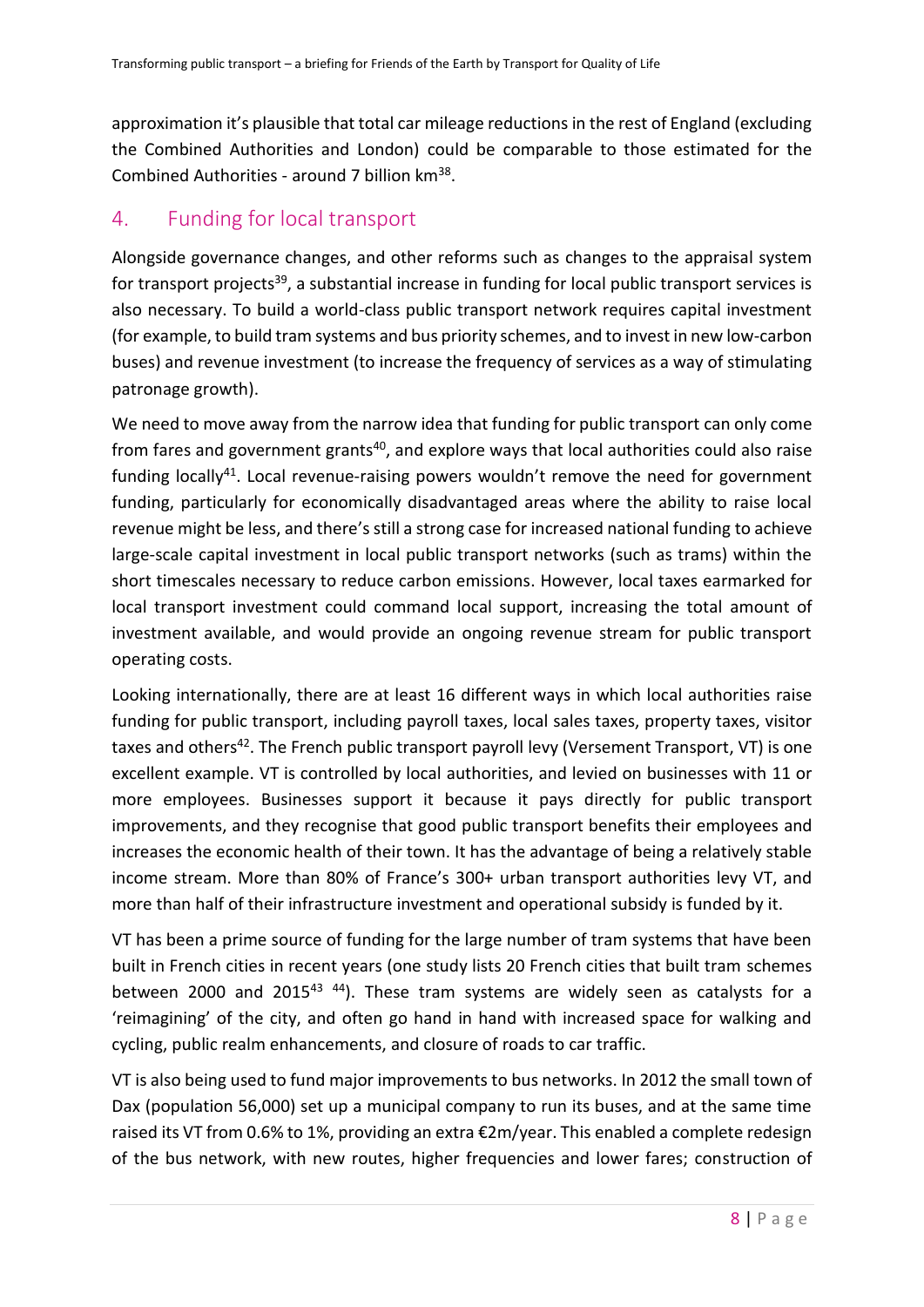dedicated busways; a demand-responsive service to 18 rural settlements; a new bus / rail interchange; and new park and ride services<sup>45</sup>. This sustained level of funding of about €5m/year for a town of 56,000 people would be unimaginable for local authorities in the UK, but it's what will be required if we're to create the excellent public transport that is needed as part of a plan to cut car use.

# 5. A radical policy: fare-free public transport

Re-regulation and effective governance structures coupled with powers to raise local funds for local public transport from all its beneficiaries (businesses, retailers, property owners and visitors as well as residents) would provide the foundation for world-class local public transport in the UK. But in taking the actions described in this paper, we'd only be playing catch-up with established good practice elsewhere. There remains the question of what else we could do, learning from the most innovative, but currently small scale, experiments in urban transport.

One idea that has been a focus of popular campaigning in several countries is that local public transport should be 'fare-free'<sup>46</sup>. Although the idea of free local public transport for all might sound radical and unaffordable, it's already happening in around 100 towns and cities worldwide<sup>47</sup>, including more than 30 in the USA<sup>48</sup> and 20 in France<sup>49</sup>, as well as in Poland, Sweden, Italy, Slovenia, Estonia, Australia and elsewhere<sup>50</sup>. The rationale is often social and ethical (if we believe that museums, parks and libraries should be free for all, surely local public transport should also be free so that everyone, rich or poor, can access everything their town or city has to offer). But the case for free public transport is also environmental. Could a high-quality, comprehensive, free public transport service make road-user charging politically possible? And if so, might the combination of free public transport and road-user charges tied to vehicle emissions of carbon dioxide and local pollutants have a large impact on carbon emissions from transport?

In the USA, places with free public transport are typically small towns, tourism areas, or university towns<sup>51</sup>. Bus service costs are met through local sales taxes, payroll taxes, parking fees, visitor charges or student tuition fees. In France, most of the places that offer fare-free public transport are also small (population <45,000). But there are eight medium-sized areas (population 70,000-200,000)<sup>52</sup> – the biggest to date, Dunkerque, introduced free buses in September 2018<sup>53</sup>. At the same time Dunkerque's bus network is being redesigned, so that more people have a bus service close to their home, and service frequencies are much enhanced. One of the reasons French towns are able to contemplate introducing free local public transport is that the payroll levy (VT) already meets a high proportion of the cost of their bus networks: in Dunkerque, around 90% of costs were already met by VT before the start of free public transport<sup>54</sup>.

The largest city in the world to have made its public transport (buses and trams) free is Tallinn, Estonia (population 440,000). Tallinn has actually profited from this: the €12m loss of fares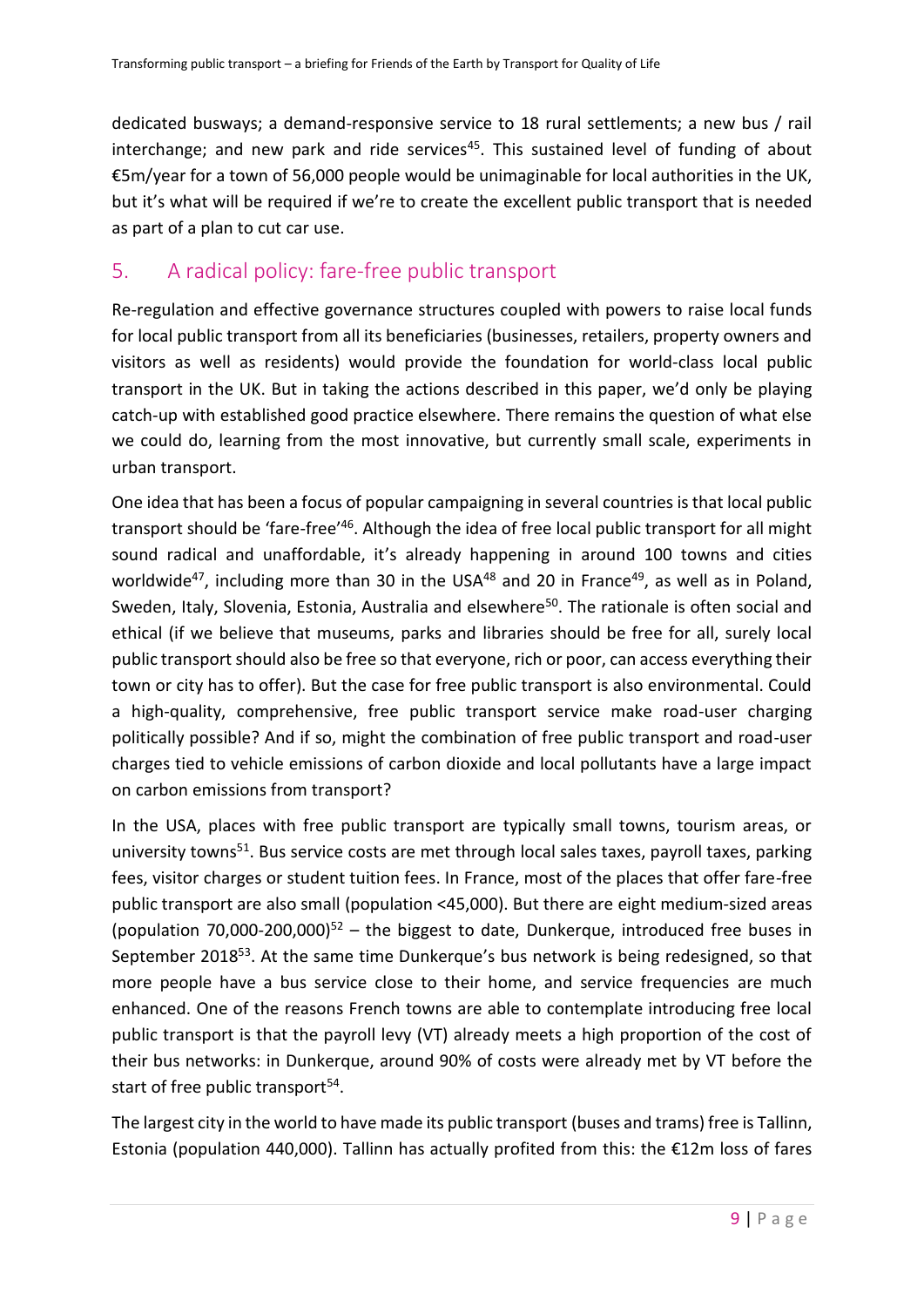income to its municipal public transport operator was more than offset by a  $\epsilon$ 14m increase in municipal revenues, as more people moved to the city, increasing its tax-base<sup>55</sup>.

In summer 2019, Luxembourg (population 600,000) may become the first country in the world to make all public transport fare-free, according to the recently-elected coalition government<sup>56</sup>.

Free local bus services wouldn't be feasible or affordable under the current deregulated privatised regime in Britain. However, the big changes to governance and funding discussed earlier in this paper would make it possible: re-regulation, so that local authorities could plan their bus network as a whole; powers to establish municipal bus companies, so that all profits were reinvested; and powers to raise funds from local taxation.

In Britain, public money already accounts for over 40% of bus operator revenues<sup>57</sup>. In order to make bus services entirely free in England outside London, we'd need to spend an extra £1.8 billion per year<sup>58</sup>. For London, the equivalent figure is £1.2 billion. Additional funding would be needed for more bus services, to cater for the increase in demand, and local authorities that operate trams would lose some fare income from these due to abstraction if fares continued to be charged. But it would be entirely achievable for a public transport payroll levy that generated about the same income as VT in France (£5 billion per year) to support free bus services across the country, and still have very substantial resources left over for investment in improving bus services, supporting cheaper (or zero) fares on local trams, or building tram networks<sup>59</sup>. Even more achievable would be extending free public transport from older people to other groups – like young people, to encourage them to make using public transport a habit rather than learning to drive and becoming car-dependent. For comparison, we spend £10 billion per year on roads<sup>60</sup>, which are free at the point of use.

## 6. Conclusions

The following are must-do actions to enable us to create a world-class local public transport system and hence reduce carbon emissions:

- Combined Authorities with elected mayors should take up the new powers offered by the Bus Services Act to re-regulate bus services.
- Other local authorities should seek special permission from the Secretary of State for Transport under the current Bus Services Act to re-regulate bus services. The law should be changed to make this automatic in future.
- The UK government should establish a new body, 'Local Public Transport for England', to help local authorities skill up, so they can govern, plan and manage local public transport in an effective way. Equivalents should be established by devolved governments elsewhere in the UK.
- The law should be changed so that local authorities that believe they could provide better local public transport by establishing a municipal public transport operator can do so.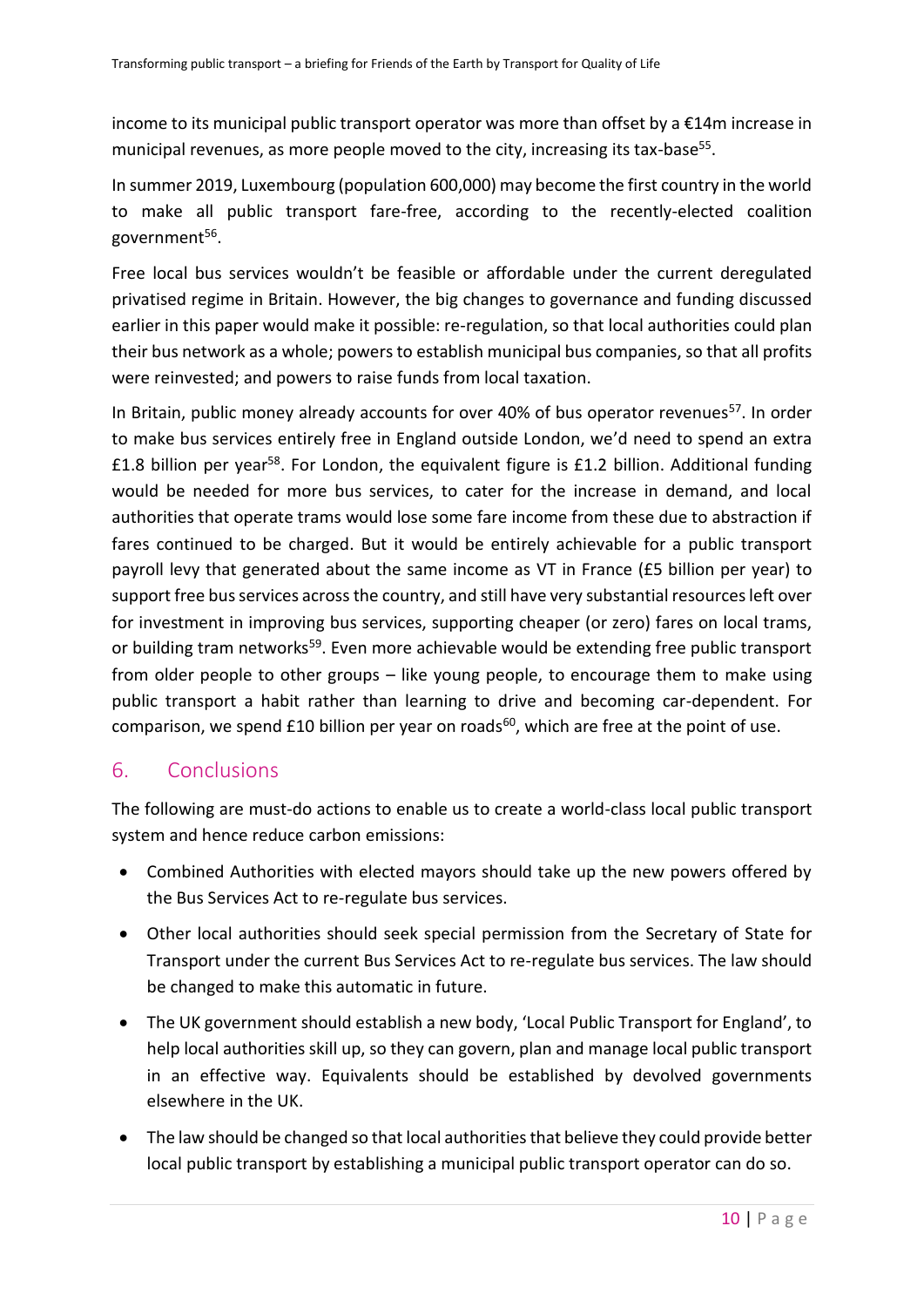- Local authorities should be given wider powers to raise funding for local public transport, for example from a local public transport payroll levy. This should be in addition to increased national funding for local public transport.
- Local authorities that re-regulate bus services should extend the current older people's concessionary travel scheme to young adults. Once local revenue-raising powers are in place, they should consider making services free to all.

#### Acknowledgements

Thanks to Mike Childs, Chris Crean, John Booth, Jenny Bates, Gerald Kells, Richard Dyer, Haf Elgar, Kate Gordon, and Declan Allison of Friends of the Earth for their helpful comments and advice on this paper.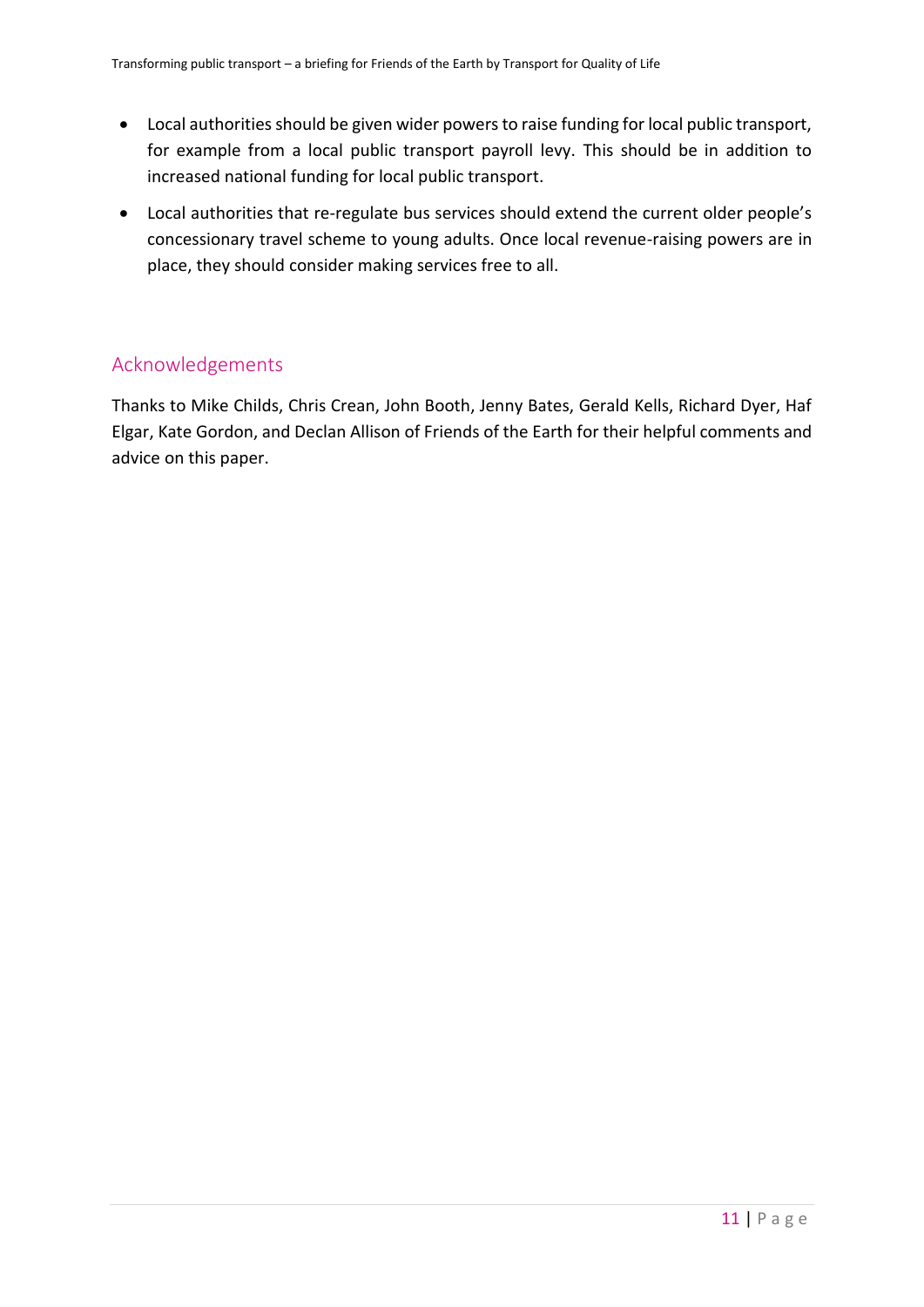#### Endnotes

<u>.</u>

<sup>4</sup> In larger urban areas, train services are also part of the local public transport network. These aren't considered here because reform of local rail networks has to be done within the context of the much larger issue of reform of the national rail network.

<sup>5</sup> This is the second in a series of eight papers which will also cover active travel, planning, traffic restraint, funding and governance.

<sup>6</sup> Taylor I. and Sloman L. (2016) [Building a world-class bus system for Britain.](http://www.transportforqualityoflife.com/policyresearch/publictransport/)

<sup>7</sup> Taylor and Sloman (2016) Ibid. The paper identifies the following features of a world-class public transport system from a passenger perspective: a) A comprehensive network, serving all destinations, both at busy times and quieter times such as in the evening and on Sundays, with stable timetables from one year to the next; b) Timetables and services coordinated between all public transport modes, with bus, tram and train departure times evenly spaced on a 'clock-face' timetable (eg, every 5, 10 or 20 minutes); c) A simple, single ticketing system, valid across all local services (ie, buses, trams, ferries, regional trains), with fares for multiple trips capped so passengers automatically receive the best deal; d) Affordable fares, that are cheaper than driving for most trips; e) Services that are reliable, and run quickly and on time; f) Easy-to-find comprehensive information; g) Good quality low-emission vehicles; h) Professional, passenger-friendly staff; i) Good quality waiting facilities.

<sup>8</sup> Buehler R., Lukacs K. and Zimmerman M. (2015[\) Regional Coordination in Public Transportation: lessons from](http://www.mautc.psu.edu/docs/VT-2013-04.pdf)  [Germany, Austria and Switzerland.](http://www.mautc.psu.edu/docs/VT-2013-04.pdf)

<sup>9</sup> Birmingham, Coventry, Dudley, Sandwell, Solihull, Walsall and Wolverhampton.

<sup>10</sup> The area covered by the Münchner Verkehrs- und Tarifverbund is 5,500 km<sup>2</sup>, with a population of 2.7 million. The West Midlands Combined Authority plus Warwickshire and Worcestershire has an area of 4,600  $km<sup>2</sup>$  and a population of 3.9 million.

<sup>11</sup> Münchner Verkehrs- und Tarifverbund GmbH (MVV) (2013) Sustainable mobility for the greater Munich [area.](https://www.mvv-muenchen.de/fileadmin/mediapool/07-Ueber_den_MVV/02-Dokumente/Infofolder_MVV_160513_en.pdf)

<sup>12</sup> Munich Transport Corporation (MVG) **Sustainability Report 2014/2015**.

<sup>13</sup> Munich Transport and Tariff Association (Münchner Verkehrs- und Tarifverbund, MVV).

<sup>14</sup> Buehler R., Pucher J. and Dümmler O. (2018) [Verkehrsverbund: the evolution and spread of fully integrated](doi:%2010.1080/15568318.2018.1431821)  [regional public transport in Germany, Austria and Switzerland.](doi:%2010.1080/15568318.2018.1431821) International Journal of Sustainable Transportation.

 $15$  Ibid.

<sup>16</sup> For example, annual public transport trips per capita increased by 30% (1990-2015) in Hamburg; 14% (1990-2015) in Munich; 34% (1990-2015) in Vienna; 31% (2000-2015) in Berlin; 38% (1990-2015) in Zurich; and 38% (1990-2016) in Rhine-Ruhr Verkehrsverbund, according to Buehler et al. Ibid.

<sup>17</sup> Car trip mode share fell from 48% to 42% in Hamburg; 40% to 33% in Munich; 40% to 27% in Vienna; 35% to 30% in Berlin; and 39% to 30% in Zurich, presumably (although not stated) over the same period as the reported increases in public transport, according to Buehler et al. Ibid.

<sup>18</sup> Source data: Verkehrsverbünde data from Buehler et al. Ibid.: English Combined Authority and London data from authors' own calculations.

 $19$  The North East and North of Tyne Combined Authorities are shown as one data point in Figure 1 because changes in authority boundaries mean that bus passenger trip data in DfT statistics BUS0110a can't be disaggregated for the two Combined Authorities.

<sup>20</sup> Bus data from Department for Transport statistic[s BUS0110a;](https://www.gov.uk/government/statistical-data-sets/bus01-local-bus-passenger-journeys) rail data from Office of Rail and Road [Estimates of Station Usage 2016-17;](http://www.orr.gov.uk/statistics/published-stats/station-usage-estimates) and tram / light rail data from Department for Transport Statistical Release (2017) [Light rail and tram statistics: England 2016/17](https://assets.publishing.service.gov.uk/government/uploads/system/uploads/attachment_data/file/623366/light-rail-tram-ending-march-2017.pdf)

<sup>21</sup> Hamburg, Munich, Rhine-Ruhr, Vienna, Zurich and Berlin-Brandenburg, as reported by Buehler et al. (2018) op. cit.

 $22$  The case study VV areas typically include a large suburban and rural hinterland, covering land areas of 2000-9000km<sup>2</sup> or more, resulting in gross population densities of about 200-1000 people per km<sup>2</sup>. Most of the English Combined Authorities cover a smaller area (typically 800-3500km<sup>2</sup> although North of Tyne CA is larger) but have rather similar gross population densities of about 250-1100 people per km<sup>2</sup>. However, three of the

<sup>1</sup> Hopkinson L. and Sloman L. (2018) More than Electric Cars: why we need to reduce traffic to reach carbon targets. Transport for Quality of Life paper for Friends of the Earth

<sup>&</sup>lt;sup>2</sup> Department for Transport (2018) [Road to Zero.](https://www.gov.uk/government/news/government-launches-road-to-zero-strategy-to-lead-the-world-in-zero-emission-vehicle-technology) July 2018

<sup>&</sup>lt;sup>3</sup> Hopkinson L. and Sloman L. (2018) op. cit.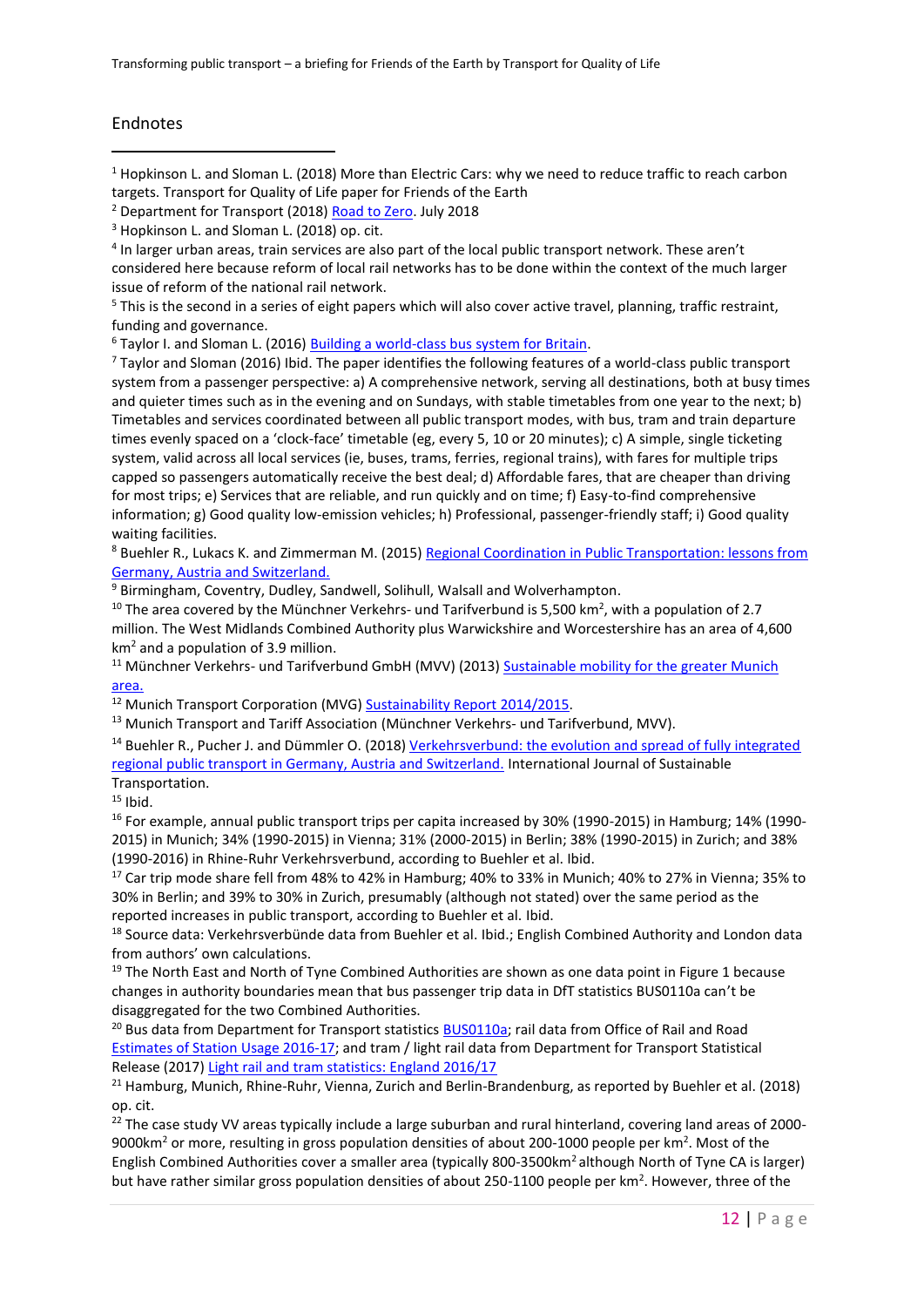English CA areas (Greater Manchester, Liverpool City Region and West Midlands) are more urban in character, and this is reflected in their relatively higher gross population densities of 2100-3100 people per km<sup>2</sup>.

<sup>23</sup> The only places in the UK where bus services remain regulated are London and Northern Ireland. Transport for London oversees buses, the Underground, Overground and Docklands light rail as a single system. In Northern Ireland, state-owned company Translink runs buses and trains.

<sup>24</sup> The Zurich city-region covered by ZVV has a population of 1.3 million and includes the cities of Zurich and Winterthur plus a number of smaller towns and suburban / semi-rural areas.

<sup>25</sup> Taylor I. and Sloman L. (2016) op cit., summarising findings from Petersen (2009) Network planning, Swiss [style: making public transport work in semi-rural areas,](http://atrf.info/papers/2009/2009_petersen.pdf) an[d Regulation 740.3](http://www.zvv.ch/zvvassets/ueber-uns/gesetze/740.3.pdf) from ZVV: Verordnung über das Angebot im öffentlichen Personenverkehr (Angebotsverordnung) 1988. The ZVV standards are treated as aims subject to funding, rather than legal rights. Nevertheless, the final result is very good coverage even for the most rural areas.

<sup>26</sup> Taylor I. and Sloman L. (2016) op. cit.

<u>.</u>

<sup>27</sup> Competition and Markets Authority (2016[\) The public transport ticketing schemes block exemption CMA53.](https://assets.publishing.service.gov.uk/government/uploads/system/uploads/attachment_data/file/553470/cma53-public-transport-ticketing-schemes-block-exemption-guidance.pdf) <sup>28</sup> Taylor I. and Sloman L. (2016) op. cit. compared the price of a 1-week multi-operator bus ticket in five towns and cities in England with the price of the equivalent 1-week bus ticket for the two largest operators in the same area. The multi-operator ticket was 15-30% more expensive than the average cost of the single operator tickets in the same area. The towns and cities were Bristol (25%), Leicester (15%), Southampton (31%), Southend-on-Sea (25%) and the West Midlands (25%).

<sup>29</sup> The relevant areas are Greater Manchester, Liverpool City Region, Peterborough and Cambridgeshire, Tees Valley, West Midlands, Sheffield City Region and the West of England Combined Authorities. The recentlycreated North of Tyne Combined Authority will elect a mayor in 2019. The North East and West Yorkshire Combined Authorities do not currently have an elected mayor.

<sup>30</sup> Analysis for the House of Commons Transport Select Committee by the House of Commons Scrutiny Unit (tweeted by the Committee on 29.11.2018) found that in 2017, Stagecoach and Go-Ahead made profits of 11.9% and 12.5% respectively on their bus operations in the UK outside London (where services are unregulated). Their profits on bus operations in London (where services are regulated) were 7.0% and 8.3% respectively. Sources were Stagecoach (2017) Annual Report p 17, 19 and 20; and Go-Ahead (2017) Annual Report p24 and 27.

 $31$  Taylor I. and Sloman L. (2016) op. cit. calculated that a shift from a deregulated system to one in which bus services are regulated would deliver financial gains of about £340 million per year.

<sup>32</sup> At present, only those Combined Authorities that have directly-elected mayors have this power. However, other Combined Authorities could seek bus regulatory powers, and there's no good transport policy reason why they (or any other group of local authorities) should be denied these powers by the UK government. <sup>33</sup> Estimate assumes: (a) the Combined Authority areas achieve public transport patronage of 282 trips per annum per person (average of the figure for the six case study Verkehrsverbünde); (b) 35% of new public transport trips would otherwise have been made by car, in line with DfT-recommended diversion factors for bus interventions (adjusted to exclude rail and light rail) as given in Dunkerley F., Wardman M., Rohr C. and Fearnley N. (2018) Bus fare and journey time elasticities and diversion factors for all modes: a rapid evidence assessment Report to Department for Transport; (c) trips that switch from car to public transport have an average trip length of 4.9 miles, in line with average bus passenger journey length from National Travel Survey NTS0303 for 2016; (d) car mileage in Combined Authority areas is as given in Department for Transport statistics TRA8905; (e) population is constant.

<sup>34</sup> For example, Transport for Greater Manchester (TfGM) manages, maintains and develops the public transport and infrastructure for Greater Manchester, including Metrolink, the largest light rail system in the UK. However, more than 40 bus operators run services in Greater Manchester, and no single organisation is responsible for planning the bus network or setting fares. TfGM is now preparing an assessment of a proposed bus franchising scheme for the whole of Greater Manchester. TfGM (undated) [The future of bus services.](https://www.tfgm.com/future-travel/bus-reform) Webpage. Accessed 04.12.2018.

<sup>35</sup> Taylor I. and Sloman L. (2016) op. cit. (section 5.5.1), citing evidence (in German) from Reim U. and Reichel B. (2014) [Öffentlicher Personenverkehr mit Bussen und Bahnen 2012, Statistisches Bundesamt, Wirtschaft und](https://www.destatis.de/DE/Publikationen/WirtschaftStatistik/Verkehr/OeffentlicherPersonenverkehr2012_022014.html)  [Statistik](https://www.destatis.de/DE/Publikationen/WirtschaftStatistik/Verkehr/OeffentlicherPersonenverkehr2012_022014.html)

<sup>36</sup> Taylor I. and Sloman L. (2016) op. cit. (section 5.5.1).

patronage increases following unified network design and simplified ticketing, using a mid-range assumption<br>Page  $37$  Taylor I. and Sloman L. (2016) op. cit. section 5.5.3 calculates this as follows: (a) savings of £217 million/year in Britain (excluding London) because all profits would be reinvested in the public transport system (based on average dividend payments over a 10 year period); (b) estimated revenue increase of £168 million/year due to